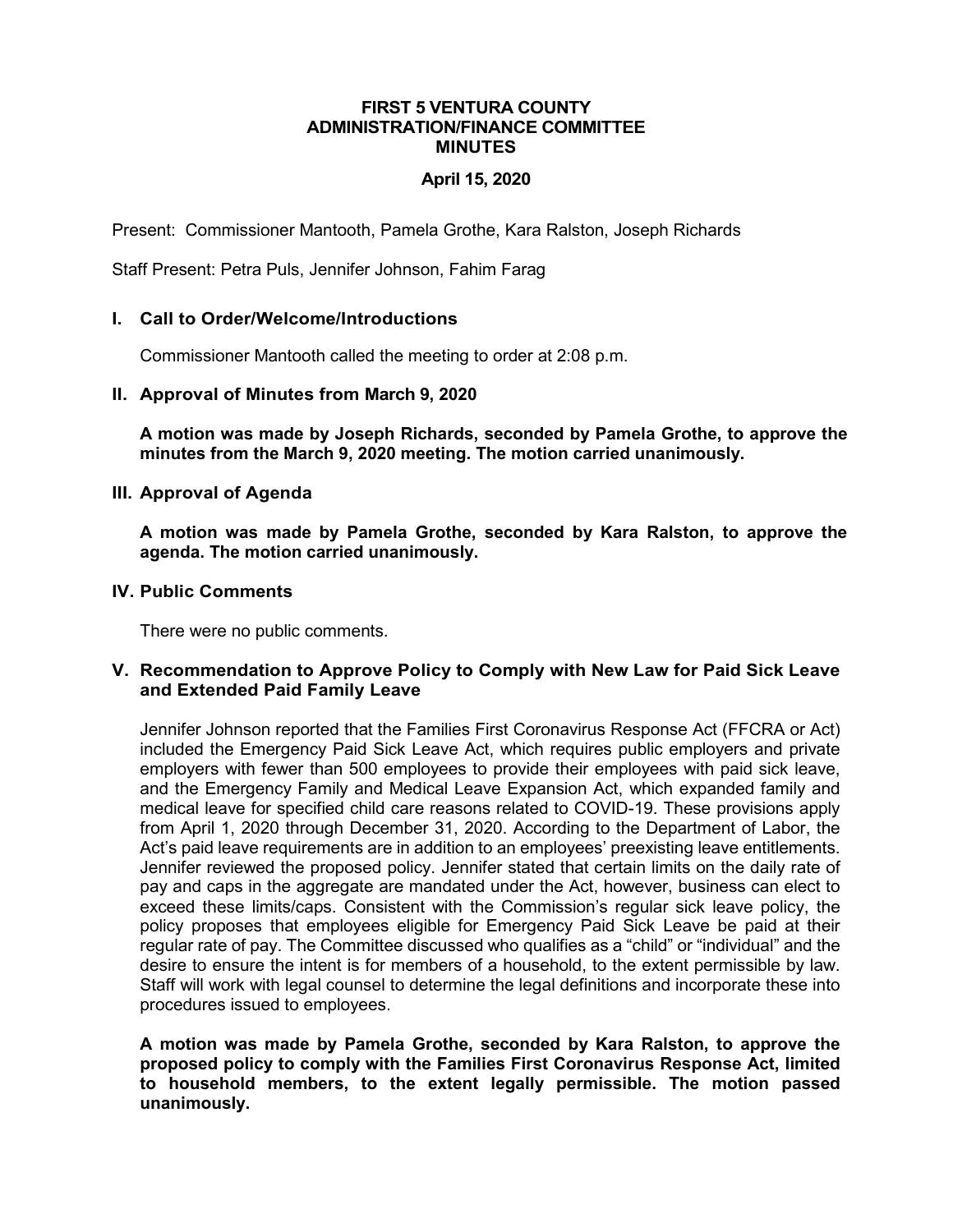First 5 Ventura County Administration and Finance Committee Minutes - April 15, 2020 Page 2 of 3

### **VI. Review of Assumptions for the FY 2020-21 Budget**

Jennifer provided an overview of the budget assumptions for the Commission's FY 2020-21 internal cost centers, including Administration, Programs and Systems Integration, and Results-Based Accountability. She stated that the purpose of the discussion is to receive input on the budgetary assumptions. Jennifer reviewed the preliminary budget assumptions and the proposed staffing pattern, noting that the overall full-time equivalents (FTEs) remain the same as last year for regular positions and a 1.0 FTE decrease for grant-funded positions. Jennifer stated that the assumptions will be refined over the next month as more information is obtained on historical usage and rate increases.

Staff will present the FY 2020-21 budgets and the forecast for FY 2019-20 at the May Committee meeting. Along with the Administration budget and overall Operating budget, the Committee will also review budgets for internal functions for which there is not a specific Committee to review, such as Program and Systems Integration and Results-Based Accountability.

### **VII.Review and Discussion on Long-Range Financial Plan**

Jennifer reported back to the Committee on two items: 1) The overall 5% increase in spending levels as a long-term financial planning strategy and 2) the projected year-end administrative cost rate for FY 2019-20. Jennifer referred to the financial plan and stated that, at the last meeting, the Committee felt an overall annual increase of 5% would be appropriate to address rising costs and the potential loss of capacity with level spending amounts, acknowledging that actual rate increases would be addressed during the annual budget process. While an overall increase of 5% was recommended by the Committee, additional consideration is needed due to insufficient resources to apply the increase year over year and recognizing that, for some initiatives, it may not be needed (e.g., Challenge Grants). Jennifer reviewed the proposed approach for applying the overall increase in the financial plan, which will be reviewed by the Committee next month. For FY 2020-21 - the remaining year on the current 2-year funding cycle, funded partner contract amounts would be maintained as is and, for internal cost centers, any increases would be handled through the normal budget process. In FY 2021-22 and 2022-23, which covers the two-year extension period, for cost reimbursement contracts or internal cost centers that are primarily driven by personnel and operating costs, a 5% increase would be applied year over year using FY 2020-21 as the base year, to the extent there are available resources. For the contribution to 2-1-1 and short-term/revolving project-based initiatives, such as Challenge Grants, the previously planned flat allocation would be used. With the subsequent three-year period (FY 2023-24 through 2025-26), FY 2022-23 allocations would serve as the base year and, depending on available resources, an overall increase of 5% increase would be applied in the second and third year. If this results in a shortfall, flat spending levels would be maintained and the forecast of this 3-year period would be postponed until more data on trends in tobacco tax revenues and other sources of leveraged funds is available. The Committee was supportive of the proposed approach for applying rate increases in the financial plan.

Jennifer reviewed the statutory requirements related to administrative costs for First 5 commissions and noted that there is no established limit dictated by the statue or the State. Jennifer stated that the approved administrative cost rate cap is set at 12% for FY 2019-20. She noted that the Commission budgeted \$9 million for the operating fund and community investment loan fund, which resulted in a budgeted administrative cost rate of 7%. However,